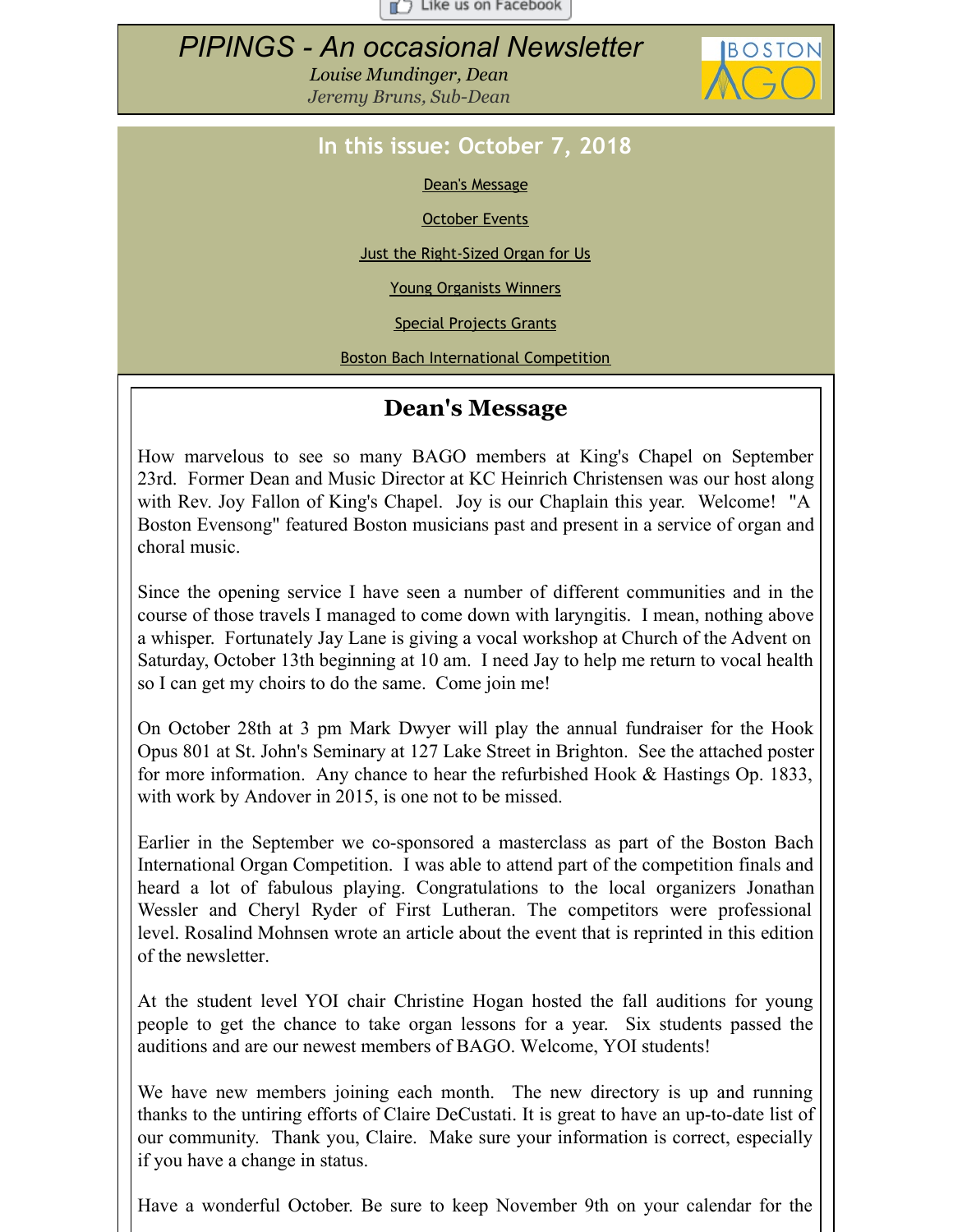Jonathan Ryan concert at St. Joseph's in Needham. New Executive Committee member Father David Michael and Treasurer Daryl Bichel are putting together the event, so be sure to set aside that day on your calendar and join your fellow BAGO members. We live in a rich cultural area, don't we?

- Louise

*October Events*



SUNDAY, OCTOBER 28TH at 3 pm HOLY CROSS BENEFIT CONCERT AT ST. JOHN'S SEMINARY, BRIGHTON **MARK DWYER, RECITALIST** 

В

ctober BAC

events

**Special Invitation**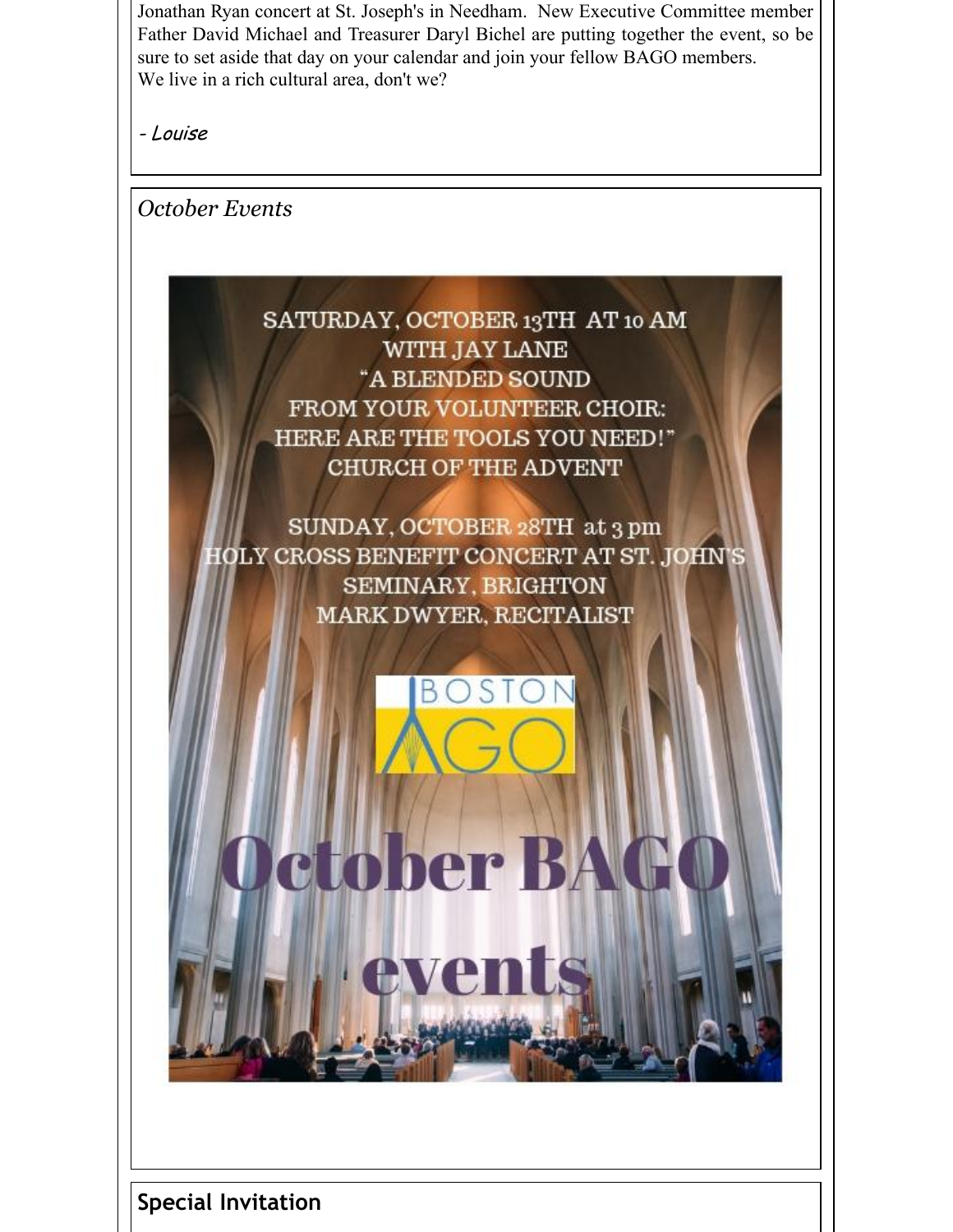#### *Just the Right-Sized Organ for Us*

#### *From the Music Director, Margaret Angelini*



Like many of us, I work for a small [congregation.](https://www.stjohnssharon.church) St. John's

Episcopal Church in Sharon, MA, is surrounded by many Christian denominations, 5 Jewish houses of worship, and an Islamic Study Center, so there aren't all that many Episcopalians in the neighborhood. We do, however, have an engaged group of worshippers who care about a sung liturgy, and we strive to offer the most beautiful and real experience we can. We have had a 1925 Estey reed organ of one manual and no pedal since 2001, which is when I first walked through the door. Like most small congregations, we struggle to make ends meet sometimes, but we manage to support each other and offer the best we have.

One fine day in March of 2016 I got a note from Scot Huntington, who was looking for a congregation to adopt an organ that needed a new home. More than 30 years ago, he was involved in building a 2m + pedal mechanical action organ as a prototype for Zuckerman. After it was purchased for Harvard Divinity School by John Ferris, the organ ended up in Andover Hall, where several members of our chapter played it and taught their students. During the tenure of Harry Huff over the last decade, the movement towards blended worship meant that the organ was barely played, if at all. In 2016, the school was planning a large renovation to Andover Hall, and the organ was not a part of the future there. Since Scot knows I'm one of those "tracker-backers," he guessed that I would enjoy playing it so he gave me a call.

This is where the leap of faith comes in - in a small place like ours, how could we afford an organ? I asked the rector, Rev. Jerry Morrow, if he thought we could do this, and after the parish had spoken with Scot about the cost of renovation and spent some time singing with the organ, they decided to go for it. There was about a year of delay while Harvard worked through a decision to either sell or donate the organ; the former option would have made the project impossible, but eventually the organ was donated to St. John's. Funding was acquired through donations from friends and supporters, and on the first hot week in June in 2017 we moved the organ out of Andover Hall and down to the shop. During that wait the parish saw Jerry retire, and our priest in charge, Rev. Jennifer Beal, has assumed the responsibilities of steering a parish through a major acquisition - another very important leap of faith!

The organ needed a great deal of work, and had to wait for other projects to be finished. By the end of August 2018 it was ready to be shipped to St. John's, and at the writing of this article it is erected and preparing to be assembled. Voicing will have happened in mid-September, and we should be singing with our new-to-us organ in October.

I look back and wonder at how this has come to pass, and can think of several things that St. John's is fortunate to have. Friends and supporters made finding and affording the organ possible in the first place. Then comes the need for a good dose of patience when dealing with schedules, setbacks, and the many people that are involved in a lengthy and expensive project. To that I would add trust - trust that we will find what we need, that it will all work out, and that we can succeed together. I've also learned that when something good falls into your lap, always say yes. It will make you work harder than you want to, but will give you many more riches in return.

#### *A Note from the Builder*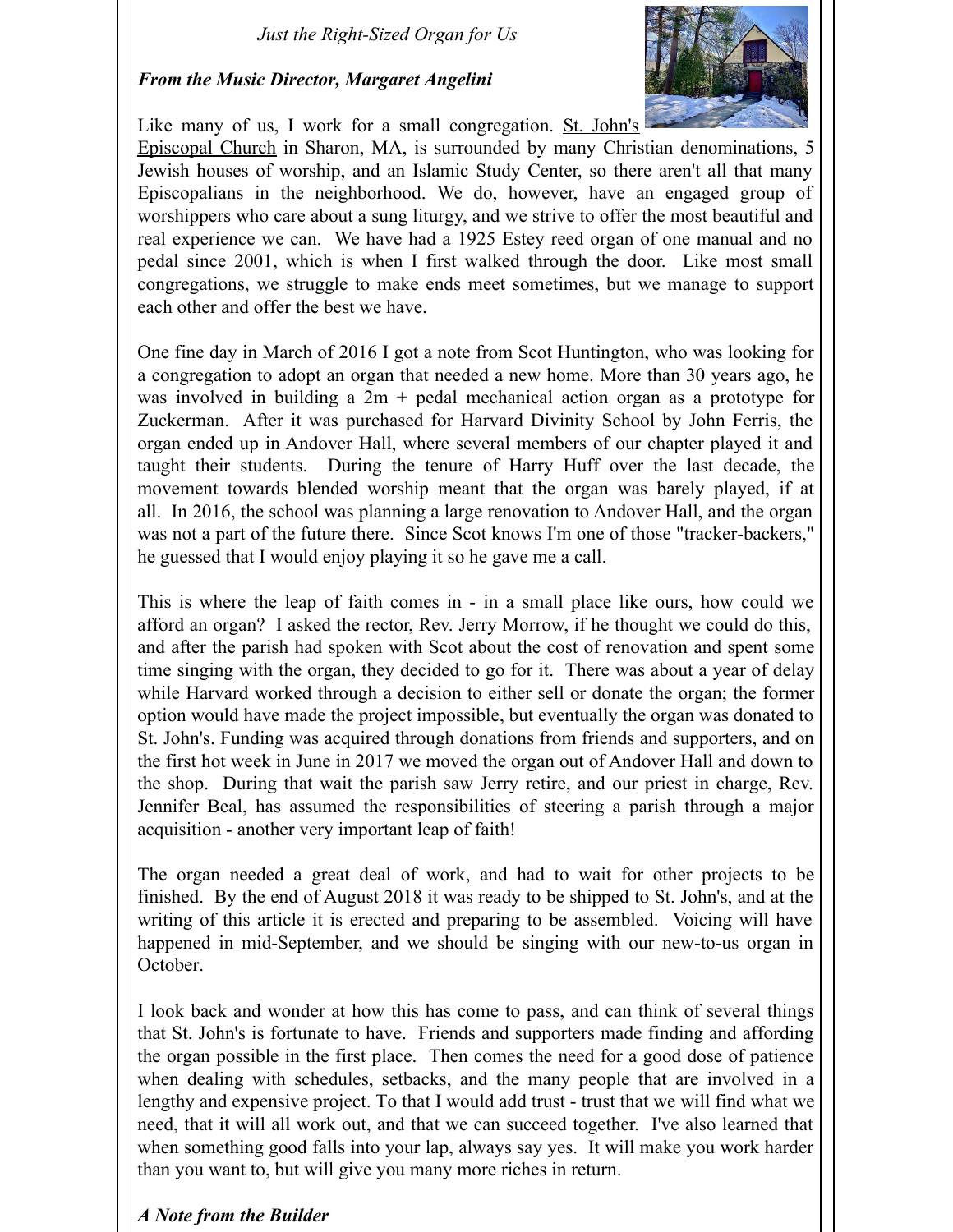This was the sixth organ built by D. Jacques Way & Zuckermann Harpsichords and the first and only instrument completed under the title Huntington & Way. Zuckermann began their organ project in 1977-- two of the six instruments built were continuo box organs, four including this one, were prototypes for an organ they wanted to add to their pre-assembled line of historic keyboard instruments. This was the final instrument in the series and the only one designed with two manuals. The construction of the organ strictly followed the construction practices described by Dom Bedos in his famous 18thcentury treatise, and was stylistically based on the work of the Nurnberg/Munich Manderscheidt family-- a multi-generational dynasty of organbuilders active in centralsouth Germany, Austria and Switzerland. Zuckermann personnel were given carteblanche access to the unrestored ca. 1660 table organ (Nicolas Manderscheidt) in the Yale University Belle Skinner collection, which became the reference instrument for the organ's basic design. After being exhibited at numerous AGO and regional historic keyboard society conventions during the early 1980s, the instrument was set up in the reverberant acoustics of St.Peter's Episcopal Church in Central Square, Cambridge for the 1983 Boston Early Music Festival, where tuned in 1/5-comma meantone, it made quite a sensation as demonstrated by Zuckermann's Boston agent and noted Boston organist Peter Sykes, and Harold Vogel (who consulted on several minor changes to the design). When John Ferris, (Harvard University Organist), heard the organ in Central Square, he bought it on the spot for the Harvard Divinity School's Andover Chapel to replace its failed 1911 Skinner. The instrument was installed under the deanship of the noted theologian Krister Stendahl who was quite interested in the organ's role in the liturgy, and dedicated in April 1985 by John Ferris. The organ was used regularly for chapel services and chamber music concerts as well as student practice and lessons. Carol Lawton and Victoria Sirota were two of the many organists who played and cared for the instrument while it was under the care of the Student Ministry Office.

Organbuilder S.L. Huntington came to the project near its conclusion, building the pedal division, voicing the pipework in the Manderscheidt style, and installing the instrument in Central Square and Harvard.

S.L. Huntington & Co., Stonington, Conn, was responsible for removal from Harvard, the extensive refurbishment of the instrument, and its installation at St. John's Episcopal Church, Sharon, Mass. Work performed at this time includes: new windsystem, remedial rebuilding of the action and windchests to address the effects of three incidents of catastrophic overheating while at Harvard, lowering of the windpressure from 3 1/2" to 2 5/8" and re-intonation of the pipework on the the reduced pressure with tonal finishing to the intimate acoustics of St. John's.

Please join us to celebrate the arrival of the organ Sunday, October 28, 2018 3:30 Evensong and Dedication 4:30 Concert Light Refreshments afterwards

St. John's Episcopal Church 23 High Street Sharon MA stjohnschurch.sharon@gmail.com www.stjohnssharon.church Handicap Accessible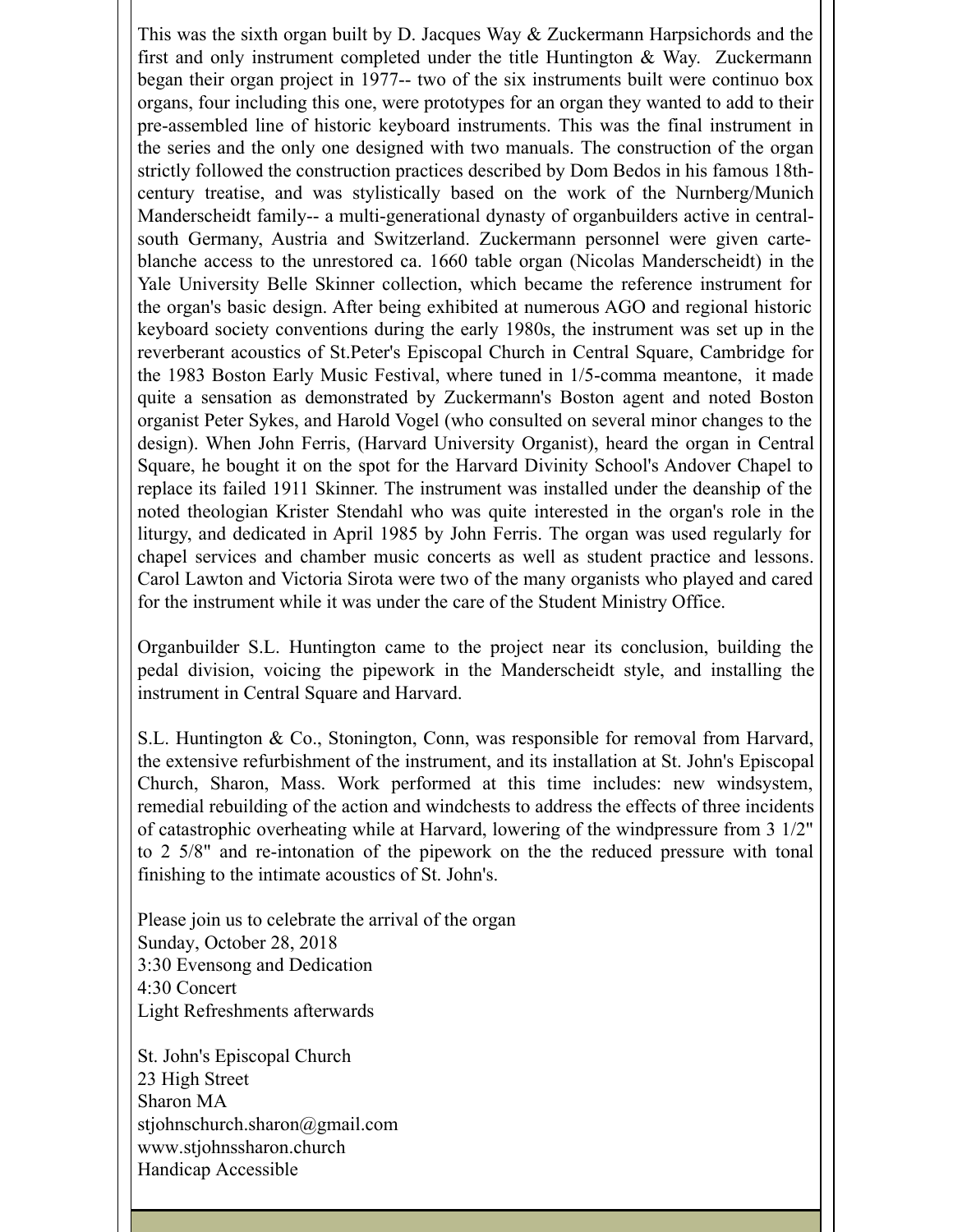





Adelaide Mangum

Alexander Marin

**Graham Minnich** 





Johanna Murphy

John Dunn

Michael Thekaekara

## Young Organists Initiative Winners

# **SPECIAL PROJECT GRANTS**

The Special Project Advisory Committee (SPAC) is charged with making recommendations to the Executive Committee regarding the use of income from invested Chapter funds derived from previous convention profits. Special projects are considered to augment the normal Boston Chapter activities and are also available to all AGO members or chapters in the country. An application form to request funding is available from Martin Steinmetz, Coordinator, at cmsteinmetz@verizon.net

Projects supported are usually in the following areas and are connected with the organ in some way.

**Education** - Proposals should include the project's purpose, initial audience, co-sponsorship, and the usefulness of the project to other groups. Applicants are encouraged to contact publishers and journal editors to determine feasibility of publication. Funds will not be awarded for purposes of tuition or for research as part of an academic degree.

**Concerts** - Funds will not be provided for a concert series but a single event within the series is acceptable. Applicants should explain why the event is noteworthy and include information about the anticipated audience, concert location, instrument, performers, publicity plans and co-sponsorship.

**New music** - Include information about the premiere performance and/or performers, and how the composition will be made available to other musicians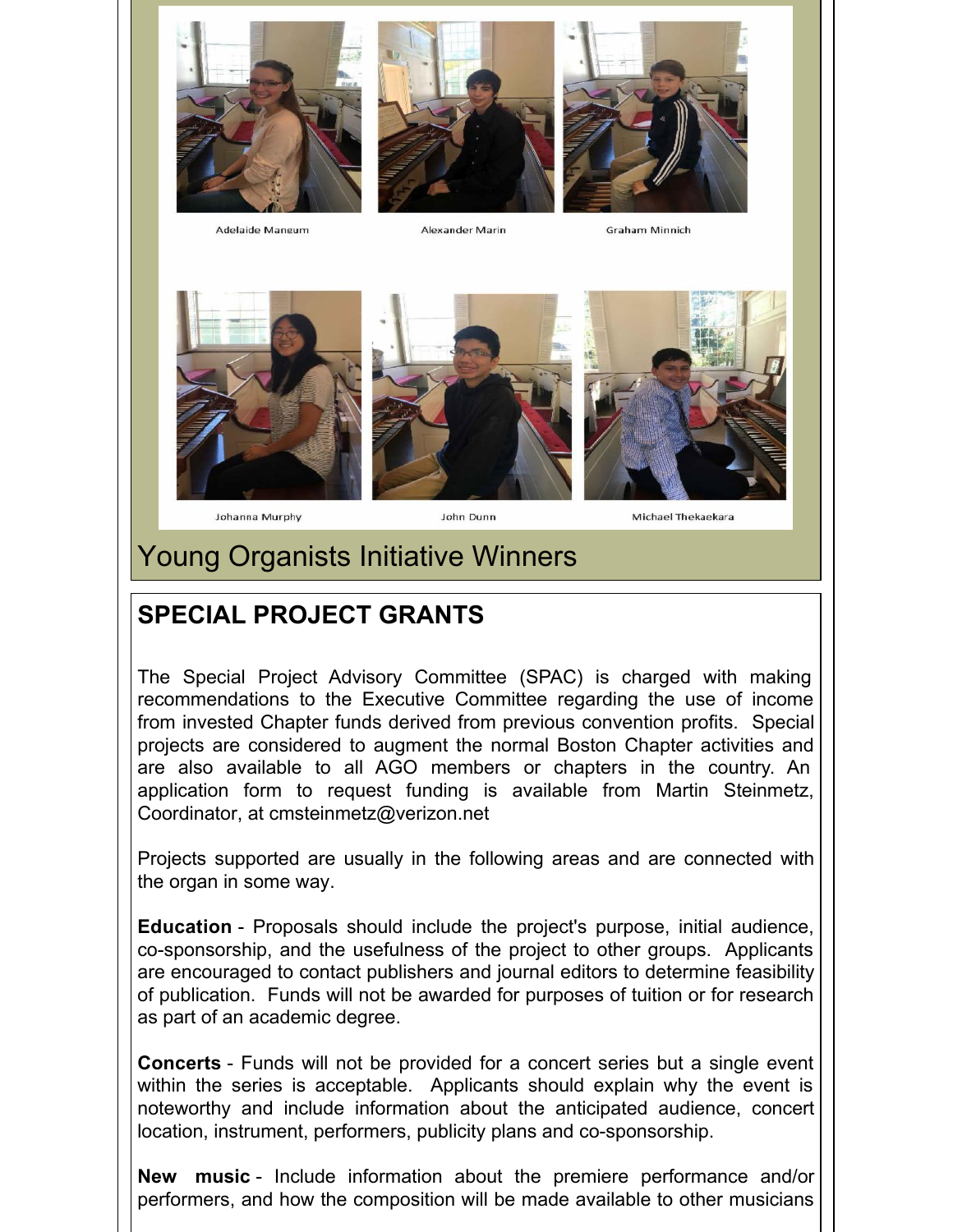for future performance. A copy of the proposed contract with the composer should be included if possible.

**Organ building or restoration**- Money will not be made available for instruments in or for religious institutions. Grants may be given for assistance in purchasing or restoring instruments in buildings used primarily for secular purposes.

*SPAC funds are distributed twice a year.* This year the dates will be as follows Application Review by Final decision by Deadline SPAC Exec. Comm. Nov 1 Nov 31 Jan 7 March 15 **April 15** April 29

### *Boston Bach International Organ Competition*

A feast of the music of J.S. Bach, his predecessors, and composers of a later date who honored him with pieces based on his name, was experienced by attendees at the inaugural quadrennial Boston Bach International Organ Competition held September 2-9 in Boston. Numerous features of this competition were based on the Leipzig Bach Competition. In addition to three rounds of competition, five concerts were presented by the distinguished members of the jury.

Featuring sixteen competitors, ages 26-37, from eight countries, the first round at Old West, on the iconic C.B. Fisk organ, Op. 55 from 1971, gave players the opportunity to interpret the stylus phantasticus of Buxtehude, an ornamented chorale of Bach, a Vesper hymn of de Grigny, and an early prelude and fugue of Bach in a 35-minute program. Most performers were secure in presenting this excellent diversity of repertoire with stylistic integrity and various colorful registrations, which worked beautifully on this eclectic instrument. One cannot tire of listening to the resonant sounds of this Fisk organ, which were only more beautiful for hearing it all day through twelve performers. Four had performed the day previous. The audience reached a high of around forty, very good considering the day's temperature and the non-air-conditioned space. Those advancing to the second round were announced quickly at day's end, with only a few surprises. Local organists in this round were John Robinson, Brandon Santini and Thomas Sheehan, all of whom gave excellent performances!

After a day allowing for practice by the competitors, challenged by three different instruments and limited time on each, the competition resumed on Wednesday, with the second round covering two days at Church of the Advent on the Aeolian-Skinner organ, Op. 940: versatile, elegant, and convincing in repertoire of all time periods. Ten competitors now interpreted one of two concerti of Vivaldi transcribed by Bach, either a Schumann or Liszt option on the name of Bach (Bb A C B natural in German), one of two chorale preludes by Bach, and for everyone, the chorale prelude of Bach on Vater Unser, from Clavierübung III. The handling of this difficult piece was apparently very important to the jury. Much superb playing was heard in this 45-minute segment by each performer, with some surprise when the results were announced after nearly an hour of jury deliberation. Of note is that the